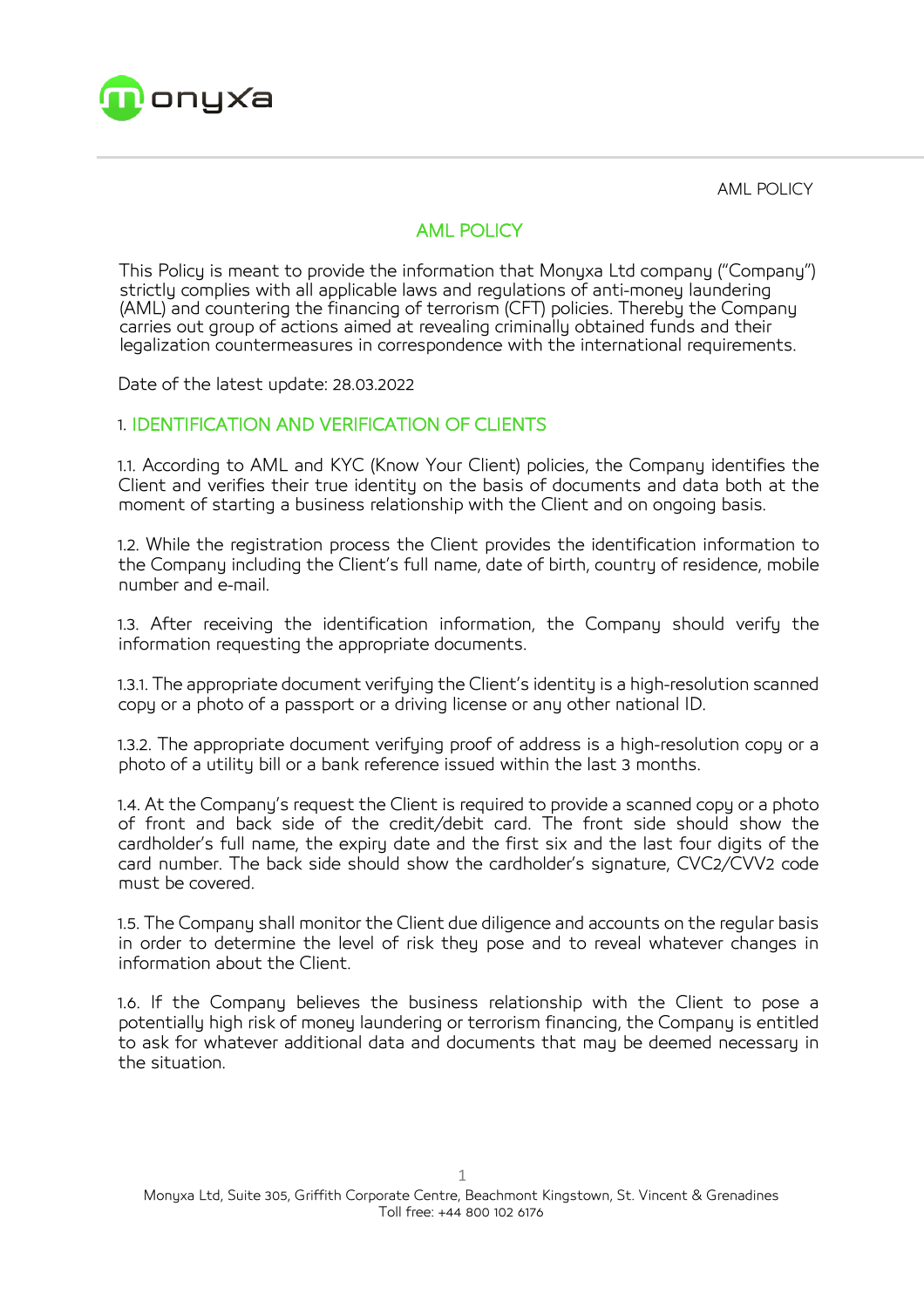

AML POLICY

1.7. The Client is obliged to inform immediately of any changes in the personal or contact information.

## 2. PAYMENT POLICY

2.1. In order to minimize the risk of money laundering and terrorism financing the Company neither accepts nor pays off cash money under no circumstances.

2.2. The Company reserves the right to refuse processing a transaction at its any stage, if the Company believes the transaction to be connected in any way with money laundering or criminal activity.

2.3. According to international legislation, the Company is prohibited from informing the Client that they have been reported for suspicious account activity.

2.4. The name of a person making a deposit of funds should be the same as the Client's name in the Company's records. Payments from third parties are not accepted.

2.5. The Company requires strict adherence to established deposit/withdrawal procedure. Funds can be withdrawn to the same account and using the same method as when depositing. When withdrawing, a name of a payee should be the same as the Client's name in the Company's records. If the deposit has been made via wire transfer, the funds should be withdrawn via the same transfer to the same bank and to the same bank account as when depositing. If the deposit has been made by means of a payment system, the funds can be withdrawn via online transfer to the same payment system and to the same account as when depositing.

2.6. The compliance with the AML policy requires withdrawal of funds to be made in the same currency as when depositing.

2.7. The Company maintains transaction records for a minimum of 5 years after termination of the business relationship with the Client.

### 3. PERSONNEL TRAINING

3.1. The Company appoints an AML Compliance Officer who is fully responsible for the Company's compliance with CFT and AML policies, establishing and maintaining the Company's AML program, AML training employees, receiving, investigating and maintaining internal suspicious activity reports.

3.2. All the employees, managers and directors of the Company are suitably vetted while entering into employment.

3.3. Employees who are dealing with clients or are involved in any AML checking, verification or monitoring undergo AML training. Each new employee has to follow an